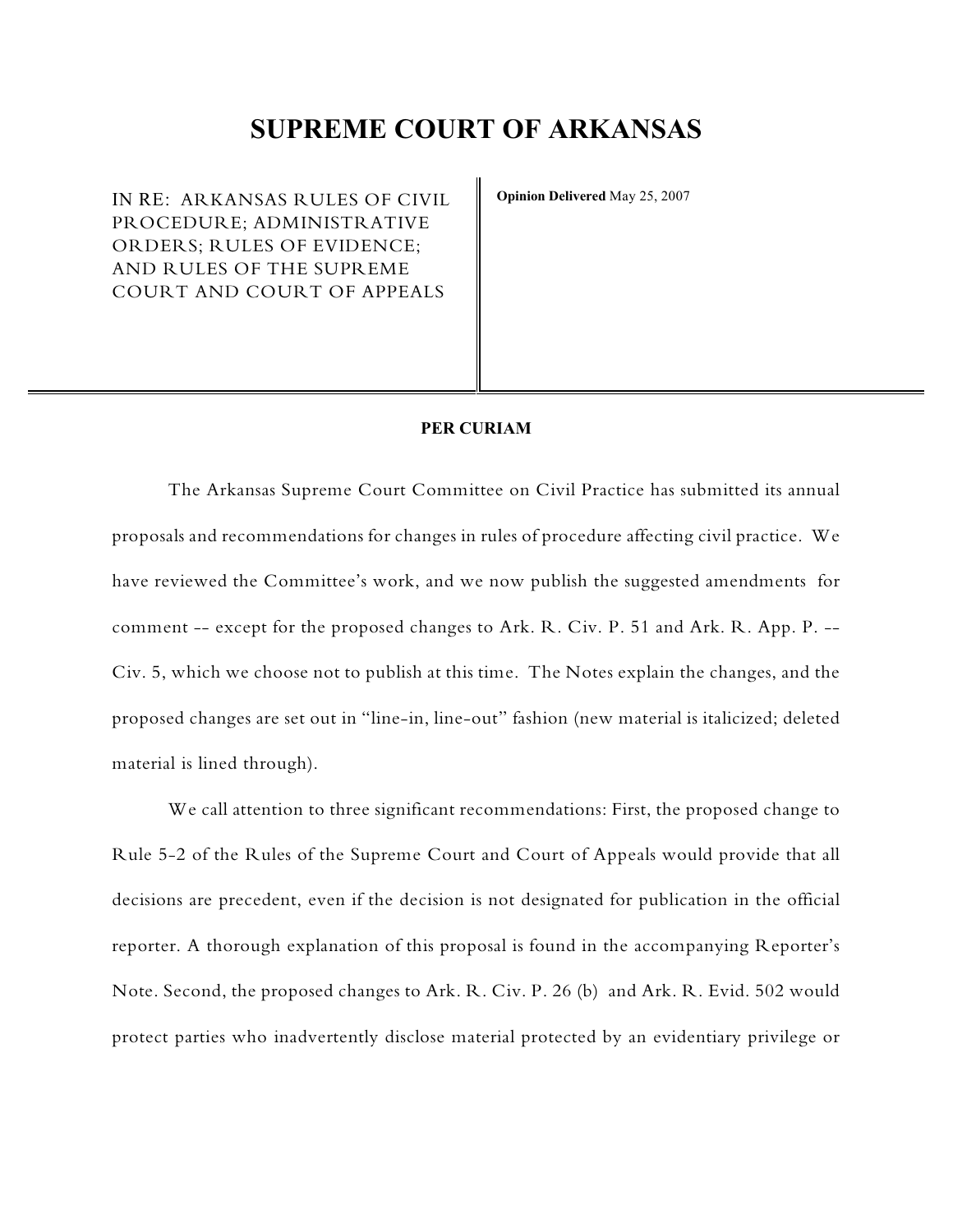doctrine of protection, such as the attorney work product doctrine. Recently, the Arkansas Bar Association filed a petition that recommends similar changes to these rules. Finally, a new Administrative Order is proposed prescribing minimum qualifications for private civil process servers, as well as a procedure for appointment.

We express our gratitude to the Chair of the Committee, Judge Henry Wilkinson, its Reporter, Judge D.P. Marshall Jr., and all the Committee members for their faithful and helpful work with respect to the rules.

Comments on the suggested rules changes should be made in writing before August 1, 2007, and they should be addressed to: Leslie W. Steen, Clerk, Supreme Court of Arkansas, Attn.: Civil Procedure Rules, Justice Building, 625 Marshall Street, Little Rock, Arkansas 72201.

# **A. ARKANSAS RULES OF CIVIL PROCEDURE**

#### **Rule 4. Summons.**

#### \* \* \*

(c) *By Whom Served.* Service of summons shall be made by (1) a sheriff of the county where the service is to be made, or his or her deputy, unless the sheriff is a party to the action; (2) any person not less than eighteen years of age appointed *pursuant to Administrative Order No. \_\_* for the purpose of serving summons by either the court in which the action is filed or a court in the county in which service is to be made; (3) any person authorized to serve process under the law of the place outside this state where service is made; or (4) in the event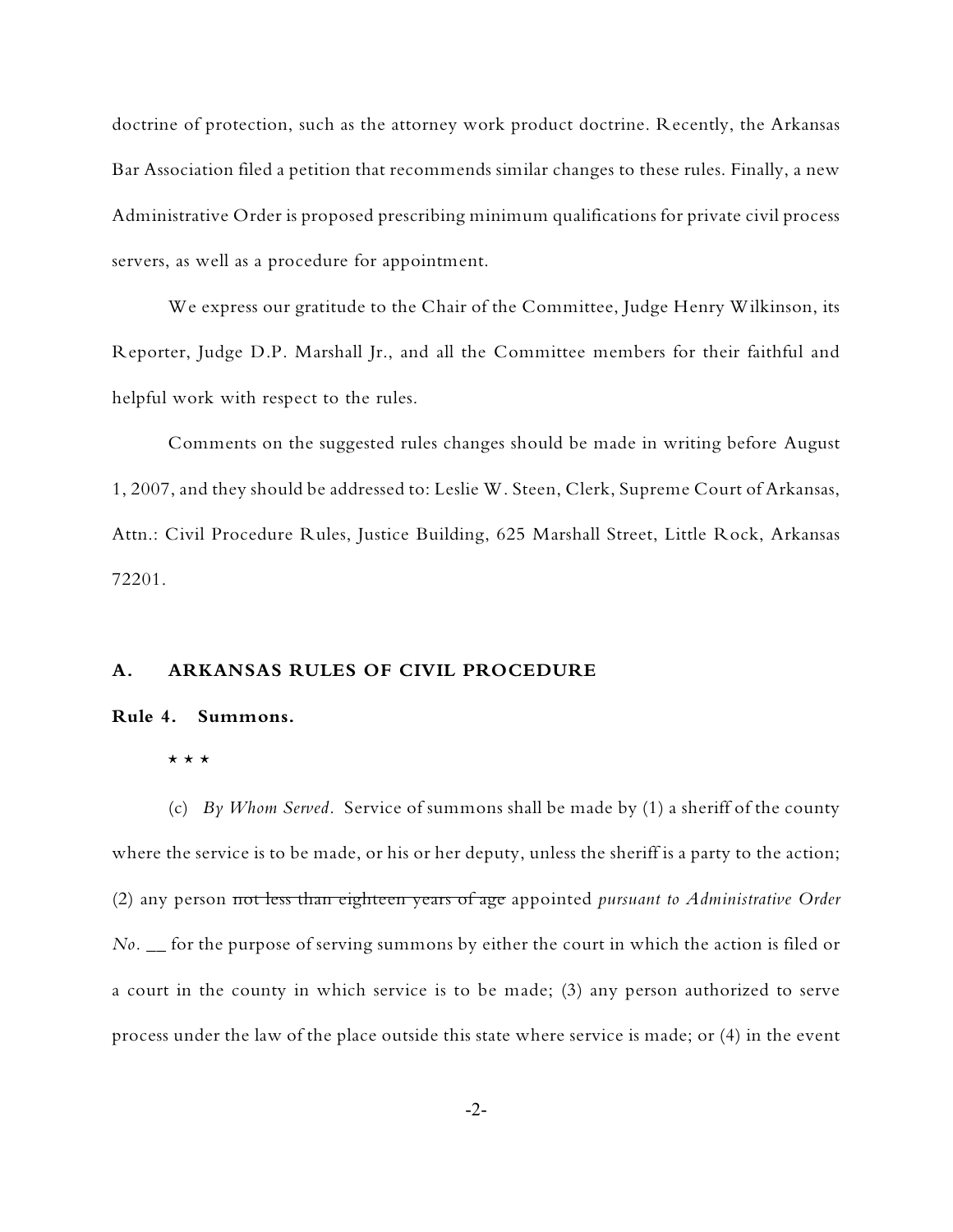of service by mail or commercial delivery company pursuant to subdivision (d)(8) of this rule, by the plaintiff or an attorney of record for the plaintiff.

*Addition to Reporter's Notes, 2007 Amendment: New Administrative Order Number \_\_ prescribes minimum qualifications for private process servers appointed by the circuit courts, as well as the procedure for their appointment. The change in Rule 4(c) eliminates the one former qualification (being at least eighteen years old) and incorporates by reference the expanded qualifications contained in the new Administrative Order.*

# **Rule 26. General provisions governing discovery.**

\* \* \*

(b) *Scope of Discovery.* Unless otherwise limited by order of the court in accordance with these rules, the scope of discovery is as follows:

\* \* \*

(4) *Trial preparation: experts.* Discovery of facts known and opinions held by experts, otherwise discoverable under the provisions of subdivision (b)(1) of this rule and acquired or developed in anticipation of litigation or for trial, may be obtained only as follows:

(A) (I) A party may through interrogatories require any other party to identify each person whom the other party expects to call as an expert witness at trial, to state the subject matter on which he is expected to testify, and to state the substance of the facts and opinions to which the expert is expected to testify and a summary of the grounds for each opinion. (ii) *Subject to subdivision (b)(4)(C) of this rule, a party may depose any person who has been identified as*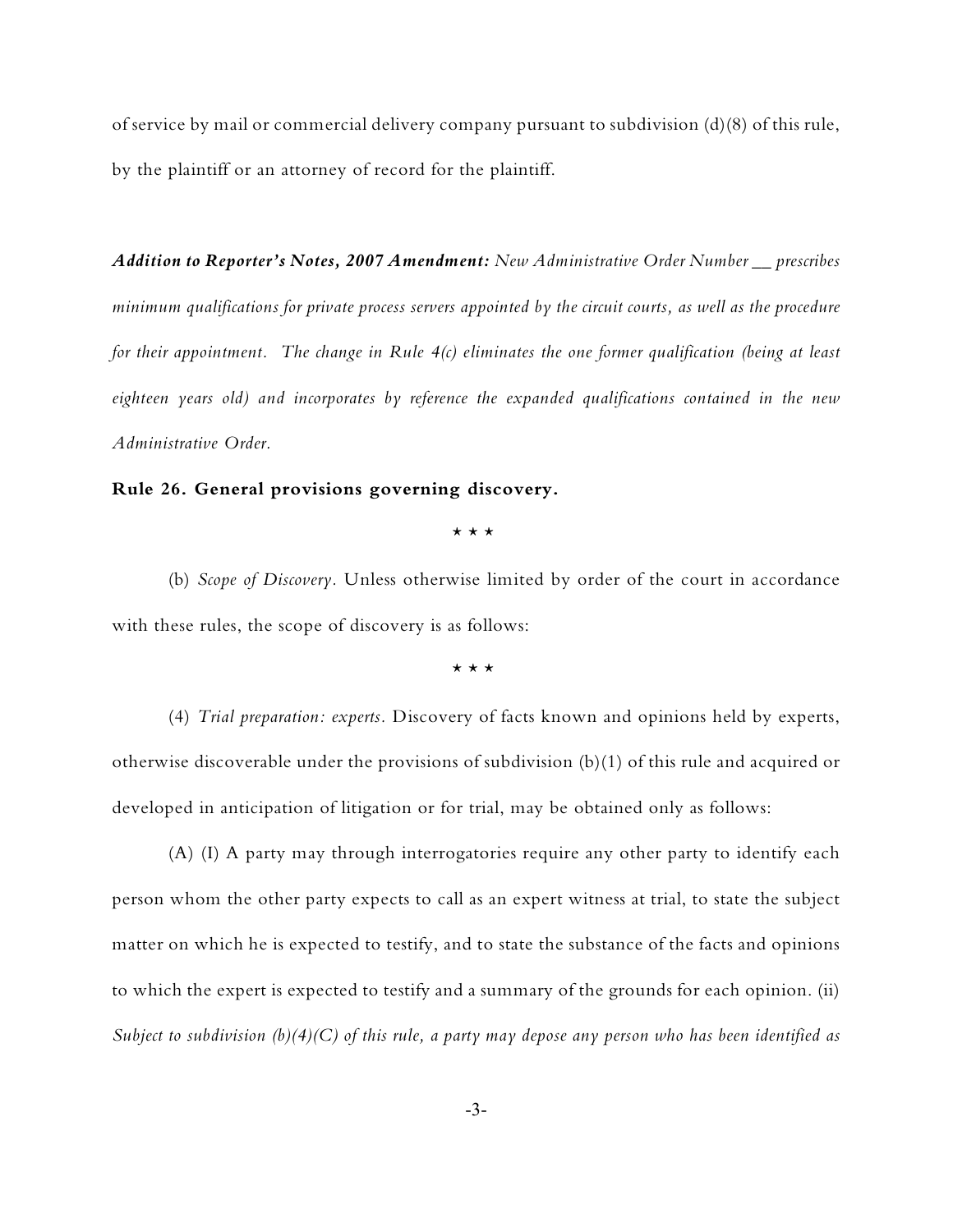an expert expected to testify at trial. Upon motion, the court may order further discovery by other means, subject to such restrictions as to scope and such provisions, pursuant to subdivision  $(b)(4)(C)$  of this rule, concerning fees and expenses as the court may deem appropriate.

 $\star$   $\star$   $\star$ 

*(5) Inadvertent Disclosure. (A) A party who discloses or produces material or information without intending to waive a claim of privilege or attorney work product shall be presumed not to have waived under these rules and the Arkansas Rules of Evidence if the party takes the following steps: (I) within fourteen calendar days of discovering the inadvertent disclosure, the producing party must notify the receiving party by specifically identifying the material or information and asserting the privilege or doctrine protecting it; and (ii) if responses to written discovery are involved, then the producing party must amend them as part of this notice.* 

*(B) Within fourteen calendar days of receiving notice of an inadvertent disclosure, a receiving party must return, sequester, or destroy the specified materials and all copies. After receiving this notice, the receiving party may not use or disclose the materials in any way.*

*(C) A receiving party may challenge a disclosing party's claim of privilege or protection and inadvertent disclosure. The reason for such a challenge may include, but is not limited to, the timeliness of the notice of inadvertent disclosure or whether all the surrounding circumstances show waiver.*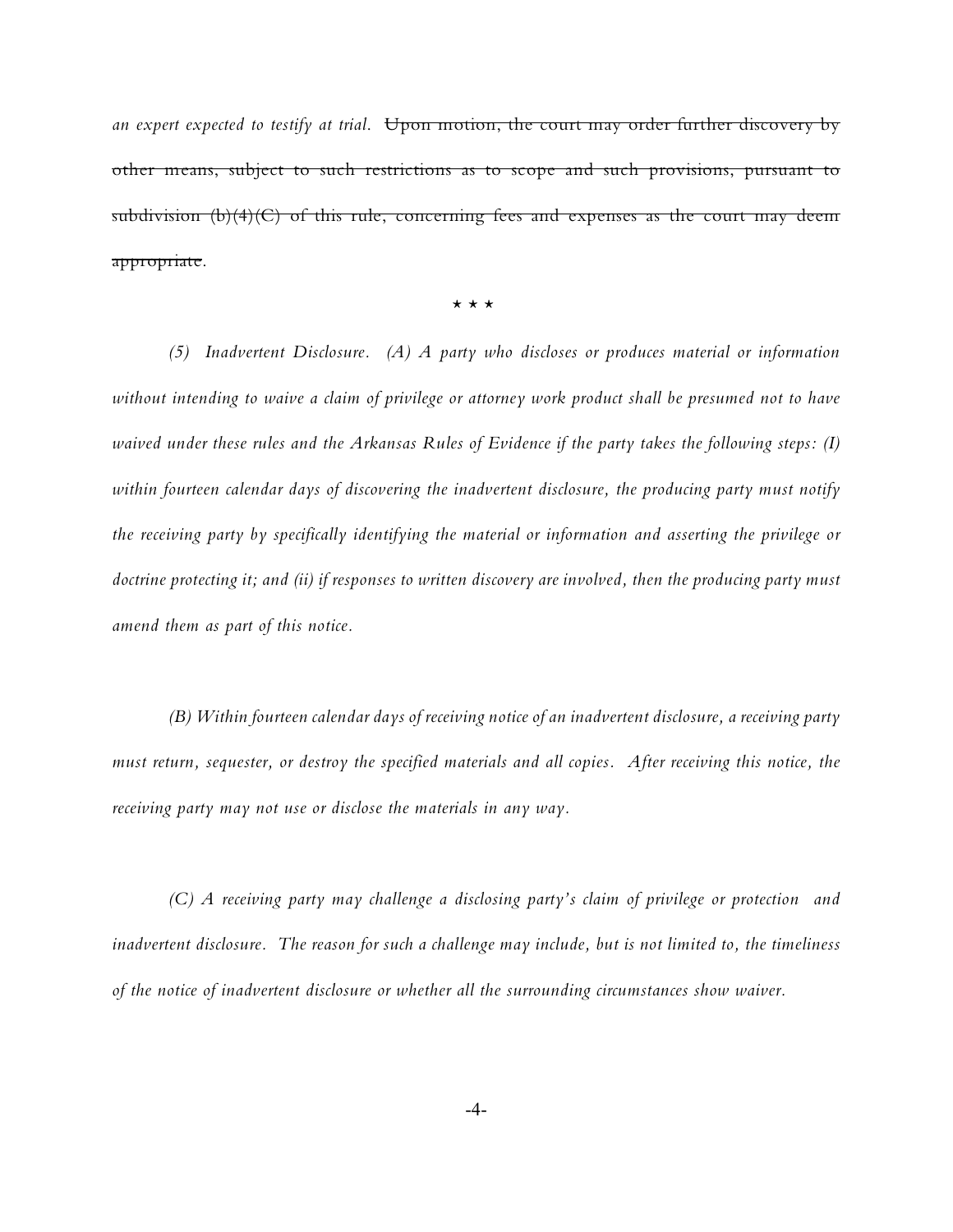*(D) In deciding whether the privilege or protection has been waived, the circuit court shall consider all the material circumstances, including: (I) the reasonableness of the precautions taken to prevent inadvertent disclosure; (ii) the scope of the discovery; (iii) the extent of disclosure; and (iv) the interests of justice. Notwithstanding Model Rule of Professional Conduct 3.7, and without having to terminate representation in the matter, an attorney for the disclosing party may testify about the circumstances of disclosure and the procedures in place to protect against inadvertent disclosure.* 

*Addition to Reporter's Notes, 2007 Amendment: Paragraph (4)(A) of subdivision (b) has been amended to conform the Rule to current practice. Parties routinely depose testifying experts, as they do other witnesses, without first getting a court order allowing the deposition. This amendment eliminates an unnecessary provision that no one was following.*

*Paragraph (5) has been added to subdivision (b). These provisions protect parties who inadvertently disclose material protected by any evidentiary privilege or doctrine of protection, such as the attorney work product doctrine. This provision draws on the work of the Arkansas Bar Association's Task Force on the Attorney-Client Privilege, American Bar Association Resolution 120D (adopted by House of Delegates in August 2006), and a 2006 amendment to Federal Rule of Civil Procedure 26. The Arkansas Bar Association specifically endorsed this change in the Arkansas Rule.*

*Lawyers do their best to avoid mistakes, but they sometimes happen. Discovery has always posed the risk of the inadvertent production of privileged or protected material. The advent of electronic discovery has only increased the risk of inadvertent disclosures. This amendment addresses this risk by creating a procedure to evaluate and address inadvertent disclosures, including disputed ones.*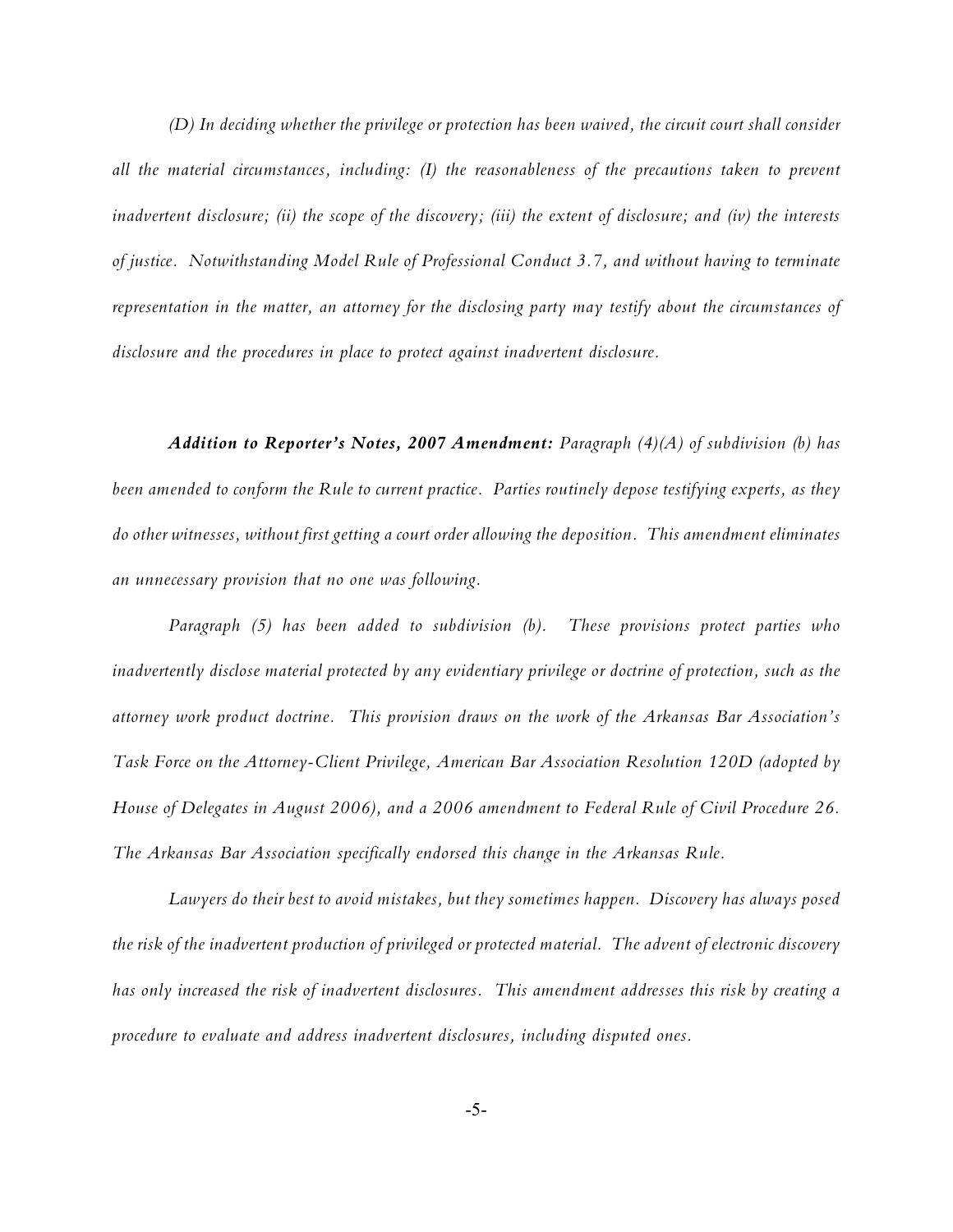*Arkansas law on this issue is scarce. In Firestone Tire & Rubber Co. v. Little, 276 Ark. 511, 639 S.W.2d 726 (1982), a letter between two lawyers for Firestone "made its way" to one of Firestone's customers, who produced the letter in another lawsuit. The Supreme Court held that Firestone waived the privilege by allowing the letter to get into the customer's hands. 276 Ark. at 519, 639 S.W.2d at 730. The Court, however, did not discuss how the customer obtained the letter or whether Firestone's disclosure was inadvertent. The Eighth Circuit has endorsed the multi-factor* approach contained in this Rule as amended. Gray v. Bicknell, 86 F.3d 1472, 1483–84 (8<sup>th</sup> Cir. *1996) (predicting in a diversity case that Missouri courts would adopt this approach, which is the majority view).* 

*The new provision creates a presumption against waiver if the disclosing party acts promptly after discovering the inadvertent disclosure. Notice by the disclosing party must be specific about both the material inadvertently disclosed and the privilege or doctrine protecting it. After receiving this kind of notice, a party may neither use nor disclose the specified material. Instead, the receiving party must either return, sequester, or destroy the material (including all copies). A party's failure to fulfill these obligations will expose that party to sanctions under Rule 37. The new provision also creates a procedure for the receiving party to challenge a notice of inadvertent disclosure and a procedure for the circuit court to resolve the dispute. This procedure, which requires the court to consider all the material circumstances, "strikes the appropriate balance" and is "best suited to achieving a fair result." Gray, 86 F.2d at 1484.*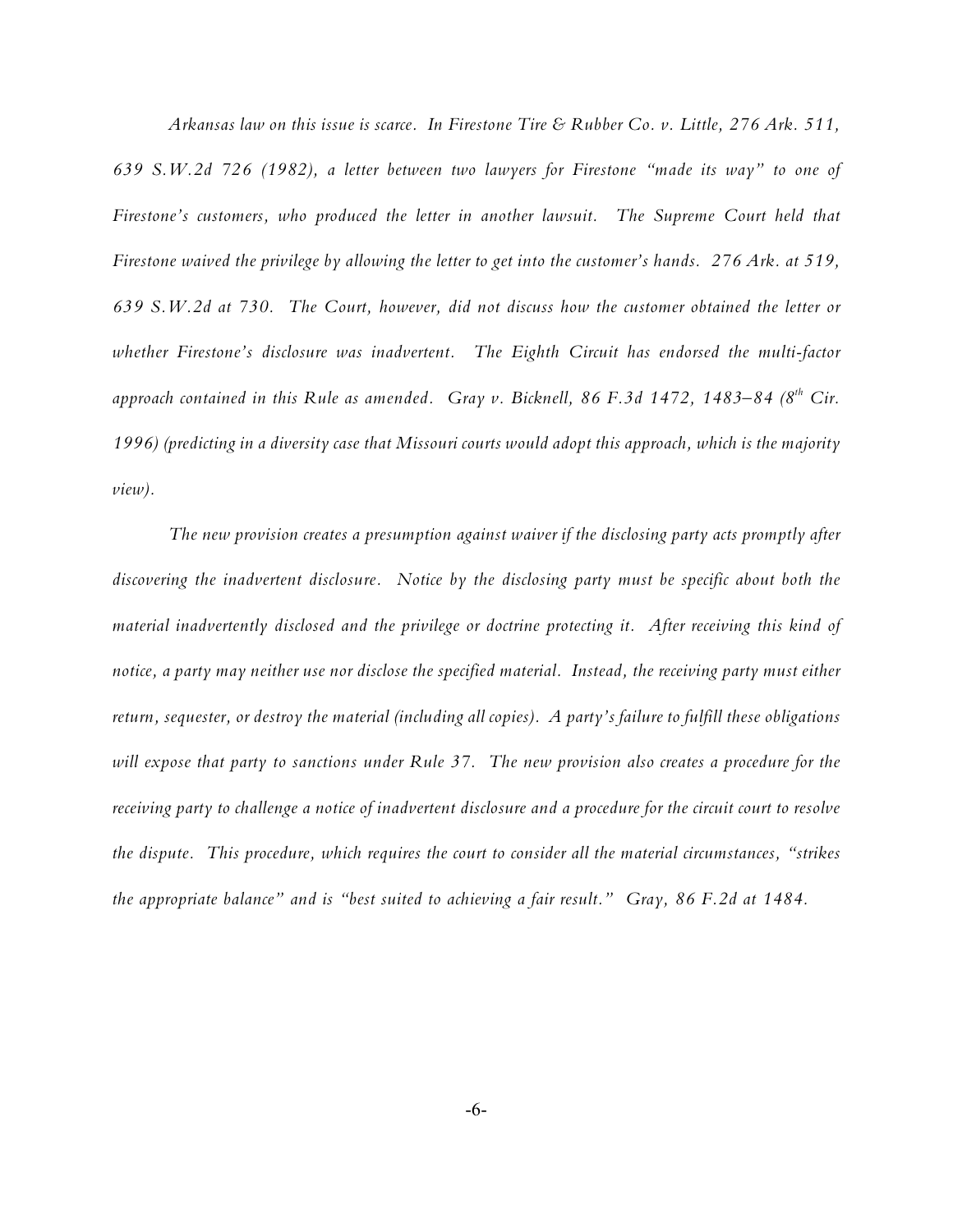#### **B. ADMINISTRATIVE ORDERS**

#### *ADMINISTRATIVE ORDER NUMBER \_\_*

*Private Civil Process Servers*

## *Appointment—Qualifications*

*(a) Authority to Appoint Persons to Serve Process in Civil Cases. The administrative judge of a judicial circuit, or any circuit judge(s) designated by the administrative judge, may issue an order appointing an individual to make service of process pursuant to Arkansas Rule of Civil Procedure 4*  $(c)(2)$ .

*(b) Minimum Qualifications to Serve Process. Each person appointed to serve process must have these minimum qualifications:* 

- *(1) be not less than eighteen years old and a citizen of the United States;*
- *(2) have a high school diploma or equivalent;*
- *(3) not have been convicted of a crime punishable by imprisonment for more than one year or a crime involving dishonesty or false statement, regardless of the punishment;*
- *(4) hold a valid Arkansas driver's license;*
- *(5) demonstrate familiarity with the various documents to be served; and*
- *(6) obtain prior written approval from the sheriff of each county in which the person will serve*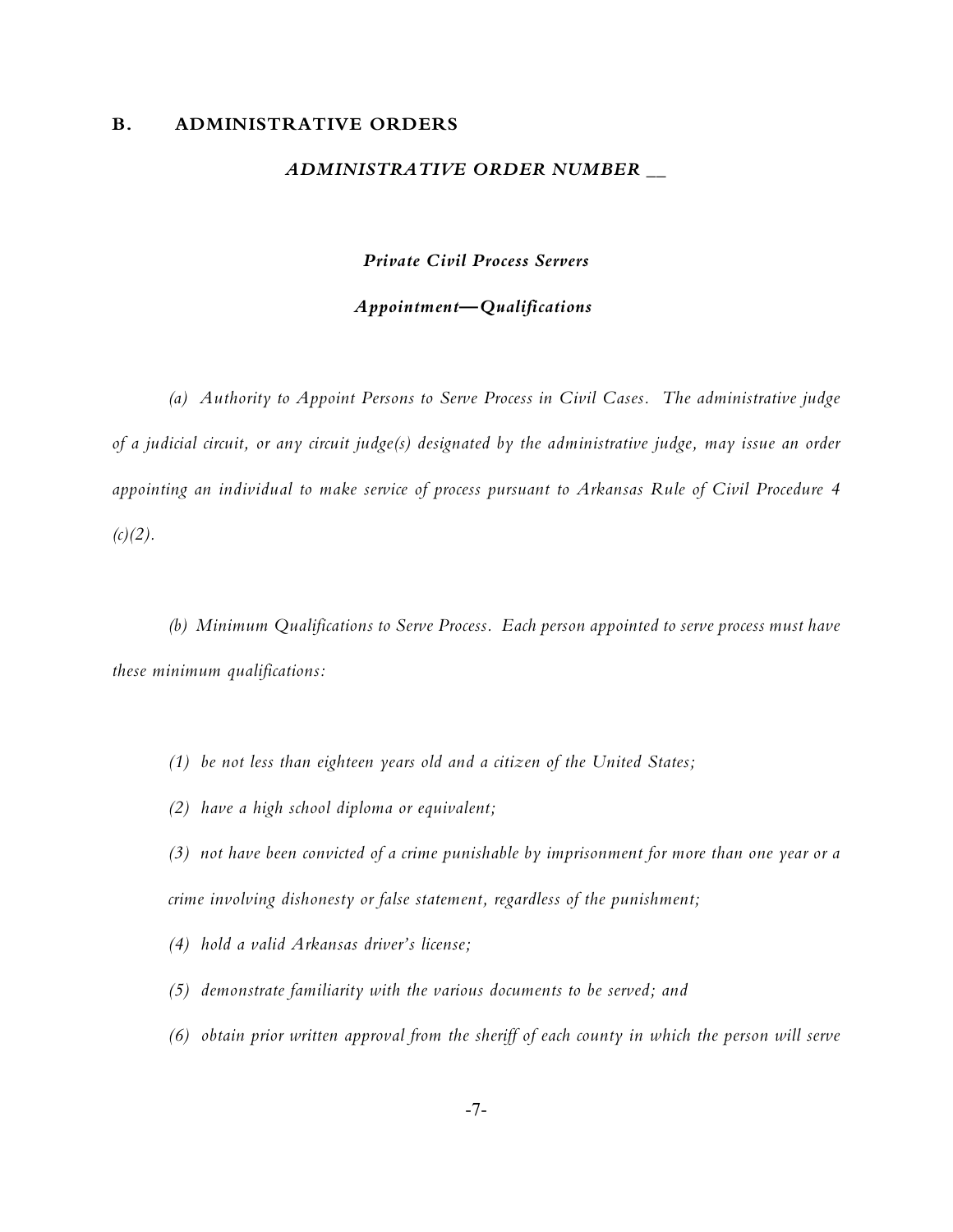*process.*

*Each judicial district may, with the concurrence of all the circuit judges in that district, prescribe additional qualifications.*

*(c) Appointment Procedure.* 

*(1) A person seeking court appointment to serve process shall file an application with the circuit clerk. The application shall be accompanied by an affidavit stating the applicant's name, address, occupation, and employer, and establishing the applicant's minimum qualifications pursuant to section (b) of this Administrative Order.*

*(2) The judge shall determine from the application and affidavit, and from whatever other inquiry is needed, whether the applicant meets the minimum qualifications prescribed by this Administrative Order and any additional qualifications prescribed in that circuit. If the judge determines that the applicant is qualified, then the judge shall issue an order of appointment. The circuit clerk shall file the order, and provide a certified copy of it to the process server. The circuit clerk of each county shall maintain and post a list of appointed civil process servers.* 

*(d) Identification. Each process server shall carry a certified copy of his or her order of appointment, and a Arkansas driver's license, when serving process. He or she shall, upon request or inquiry, present this identification at the time service is made.*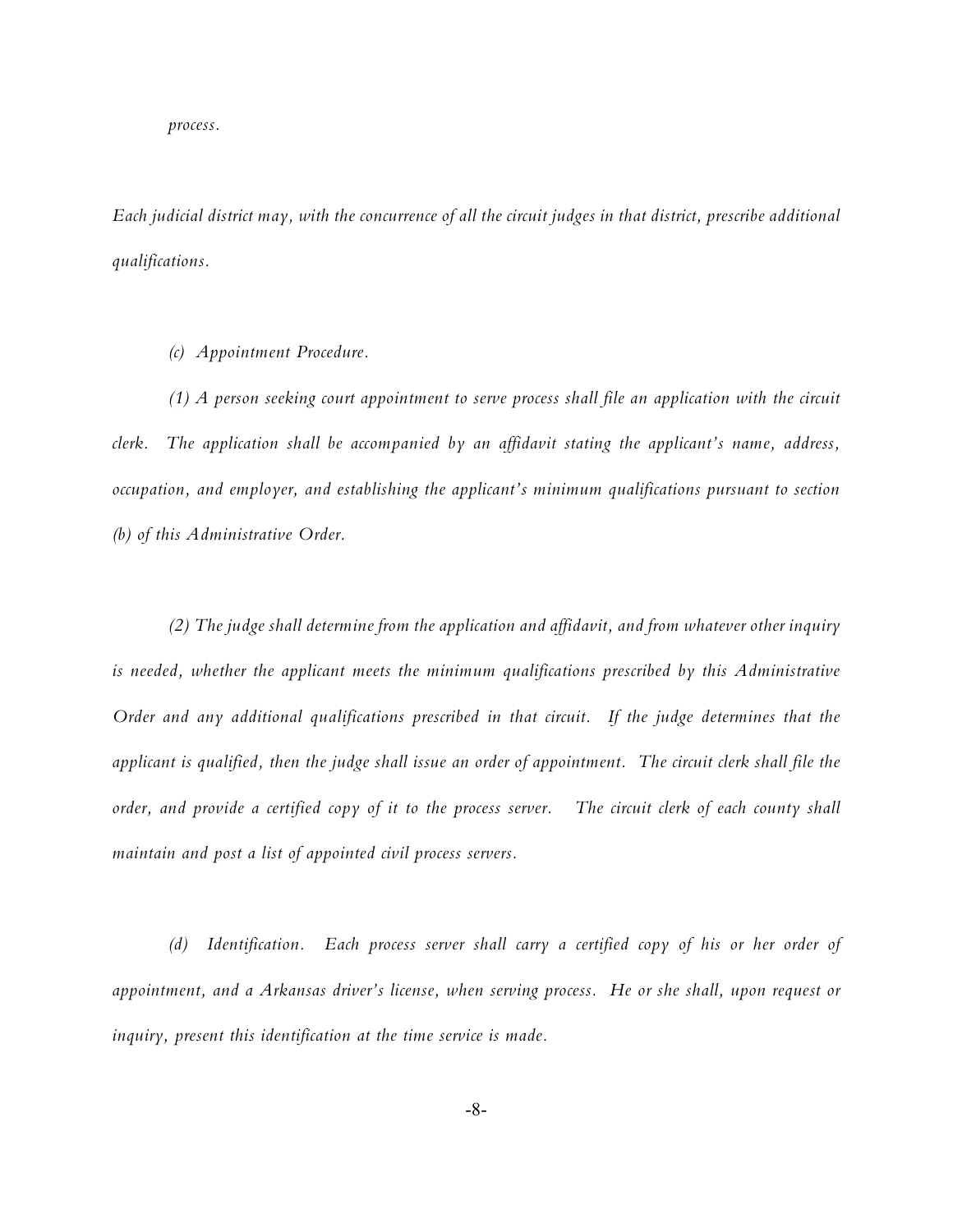*(e) Duration, Renewal, and Revocation.* 

*A judge shall appoint process servers for a fixed term not to exceed three years. Appointments shall be renewable for additional three-year terms. A process server seeking a renewal appointment shall file an application for renewal and supporting affidavit demonstrating that he or she meets the minimum qualifications prescribed by this Administrative Order and the judicial circuit. Any circuit judge may revoke an appointment to serve process for any of the following reasons: (1) making a false return of service; (2) serious and purposeful improper service of process; (3) failing to meet the minimum qualifications for serving process; (4) misrepresentation of authority, position, or duty; or (5) other good cause.*

*(f) Forms. Forms for the application, affidavit, order of appointment, and renewal of appointment are available at the Administrative Office of the Courts section of the Arkansas Judiciary website, [http://courts.state.ar.us](http://courts.state.ar.us.,) .*

*Explanatory Note: This new Administrative Order imposes expanded minimum qualifications for private process servers in civil cases. Arkansas Rule of Civil Procedure 4(c)(2) formerly provided than the circuit court could appoint any person more than eighteen years old to serve process. Given the importance and effect of service of process, that qualification is insufficient. The expanded minimum qualifications imposed by this Administrative Order will help ensure the competence and character of private process servers. The Order establishes a floor, not a ceiling: the circuit judges in each judicial district may establish additional qualifications. Rule 4(c)(2) has been amended to incorporate this Order*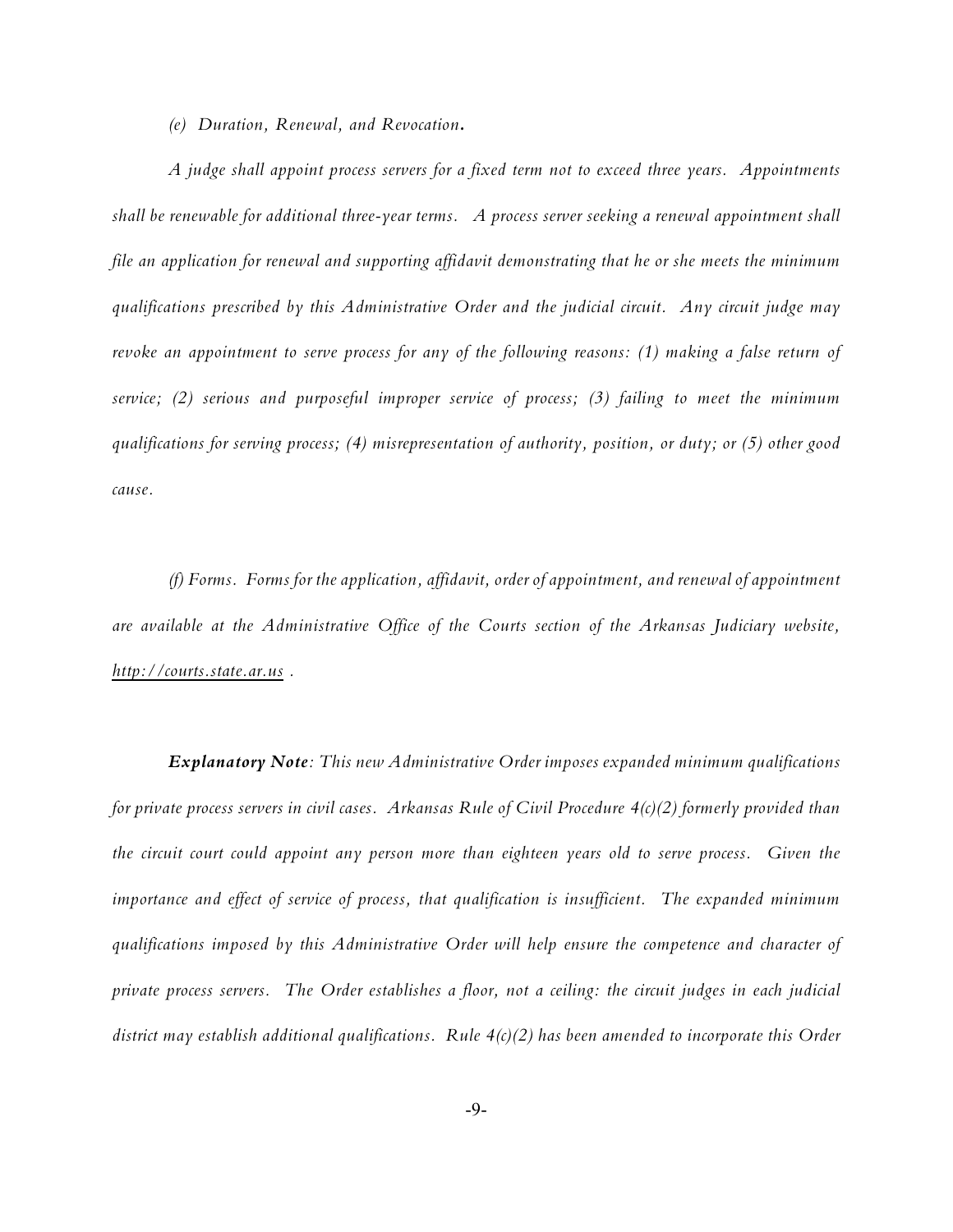*by reference. The Order also creates a uniform procedure for appointment and reappointment by the circuit court, as well as giving examples of the good cause which would justify revocation of the privilege of serving process. Finally, the Order requires process servers to carry a certified copy of their order of appointment, and their driver's license, to establish the server's legal authority.*

# **C. ARKANSAS RULES OF EVIDENCE**

## **Rule 502. Lawyer-client privilege.**

(e) *Inadvertent disclosure*. *A disclosure of a communication or information covered by the attorney-client privilege or the work-product doctrine does not operate as a waiver if the disclosing party follows the procedure specified in Rule 26(b)(5) of the Arkansas Rules of Civil Procedure and, in the event of a challenge by a receiving party, the circuit court finds in accordance with Rule 26(b)(5)(D) that there was no waiver.* 

*Explanatory Note: New subdivision (e) cross-references the 2007 amendment to Rule of Civil Procedure 26(b), which governs inadvertent disclosures of privileged or otherwise protected material during discovery.*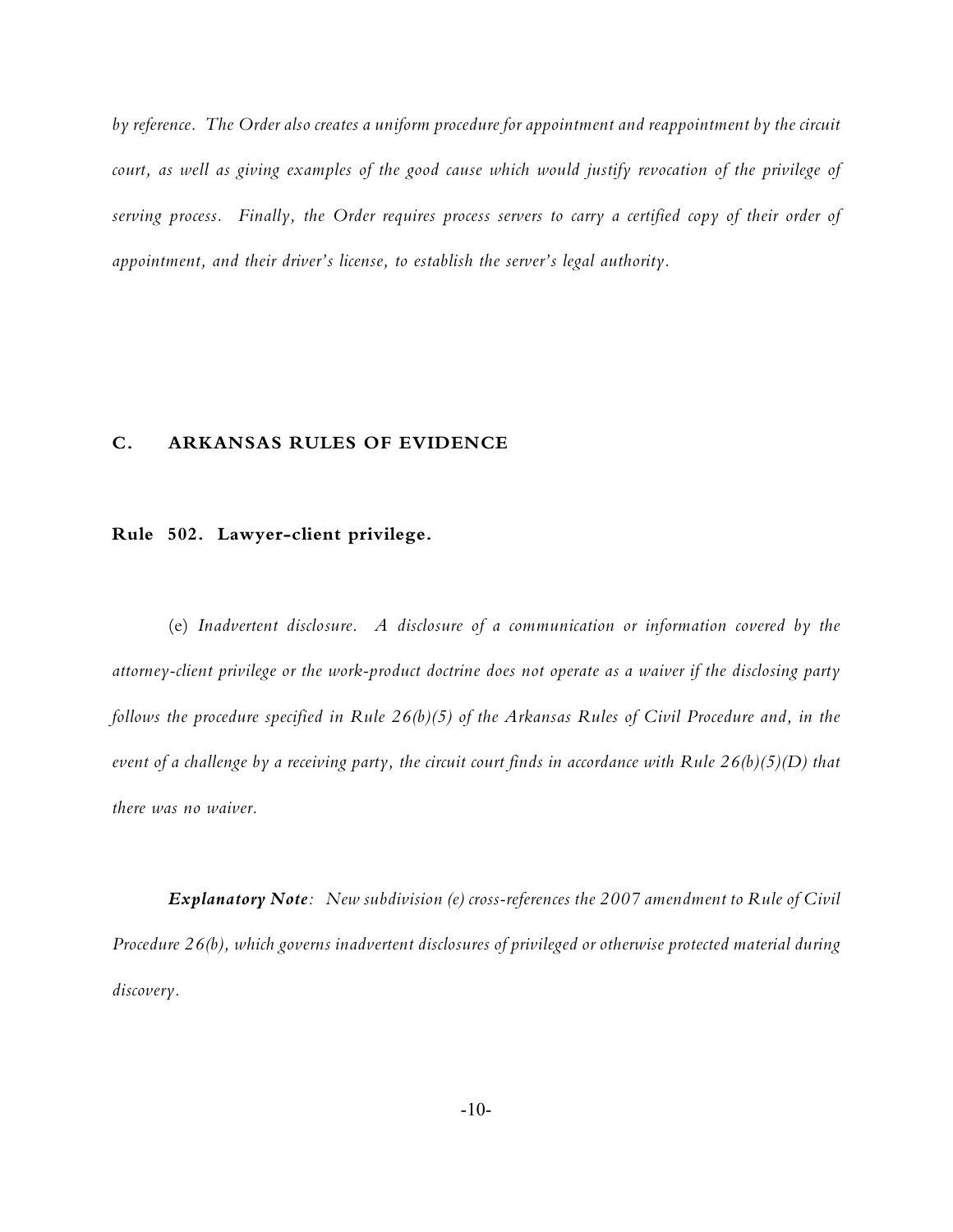## **D. RULES OF THE SUPREME COURT AND COURT OF APPEALS**

**Rule 5-2. Opinions.**

(a) *Supreme court* — *Signed opinions.* All signed opinions of the Supreme Court shall be designated for publication.

(b) *Court of appeals* — *Opinion form.* Opinions of the Court of Appeals may be in conventional form or in memorandum form. They shall be filed with the Clerk. The opinions need not contain a detailed statement of the facts, but may set forth only such matters as may be necessary to an understandable discussion of the errors urged. In appeals from decisions of the Arkansas Board of Review in unemployment compensation cases, when the Court finds the decision appealed from is supported by substantial evidence, that there is an absence of fraud, no error of law appears in the record, and an opinion would have no precedential value, the order may be affirmed without opinion.

(c) *Court of appeals* — *Published opinions.* Opinions of the Court of Appeals which resolve novel or unusual questions will be released for publication when the opinions are announced and filed with the Clerk. The Court of Appeals may consider the question of whether to publish an opinion at its decision-making conference and at that time, if appropriate, make a tentative decision not to publish. Concurring and dissenting opinions will be published only if the majority opinion is published. All opinions that are not to be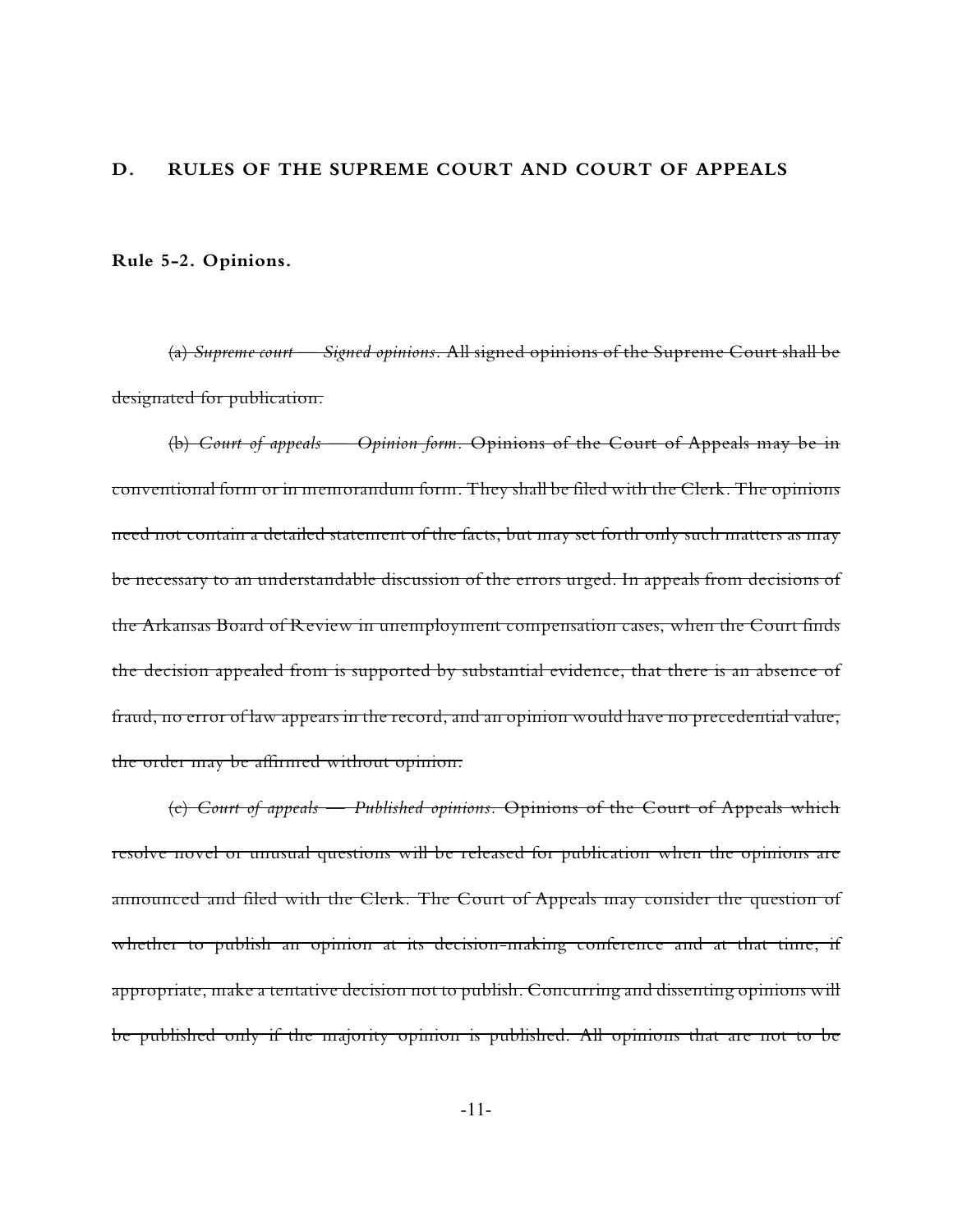published shall be marked "Not Designated for Publication."

(d) *Court of appeals* — *Unpublished opinions .* Opinions of the court of appeals not designated for publication shall not be published in the *Arkansas Reports* and shall not be cited, quoted or referred to by any court or in any argument, brief, or other materials presented to any court (except in continuing or related litigation upon an issue such as res judicata, collateral estoppel, or law of the case). Opinions not designated for publication shall be listed in the *Arkansas Reports* by case number, style, date, and disposition.

(e) *Copies of all opinions.* In every case the Clerk will furnish, without charge, one typewritten copy of all of the Court's published or unpublished opinions in the case to counsel for every party on whose behalf a separate brief was filed. The charge for additional copies is fixed by statute.

*(a) Filing, Notice, and Website Publication. The Supreme Court and Court of Appeals shall file every opinion with the Clerk, who shall provide a copy of the opinion to each pro se litigant and all counsel of record for each party in the case without charge. The Reporter of Decisions shall promptly post every opinion on the Arkansas Judiciary's website and maintain a searchable library of opinions on the website, which shall include all opinions issued after January 1, 2000.* 

*(b) Arkansas Reports and Arkansas Appellate Reports. The Supreme Court and Court of Appeals shall decide which of their opinions will be included in the* Arkansas Reports *and the* Arkansas Appellate Reports, *the official reporter. Opinions marked "Not Designated For Inclusion In the*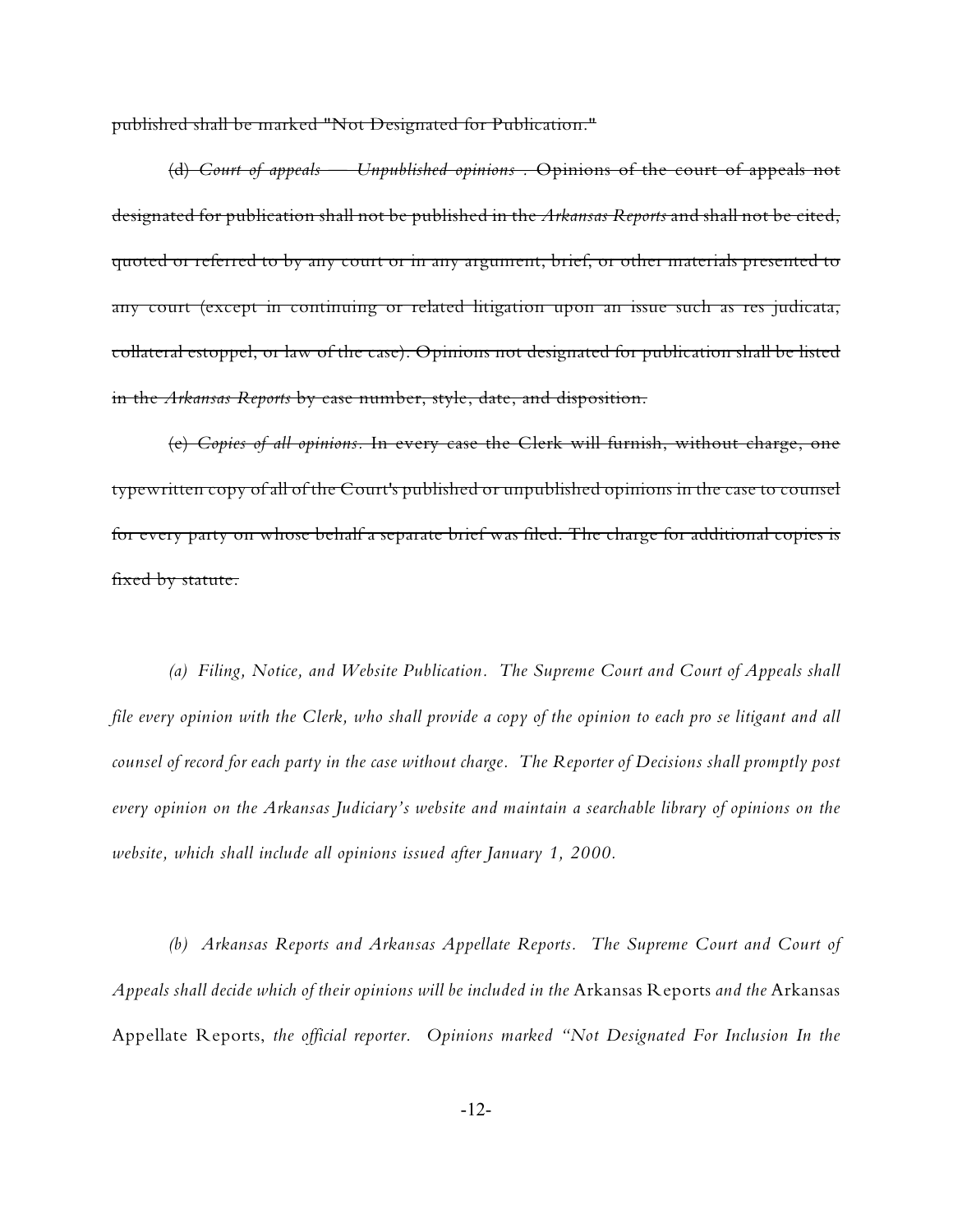Arkansas Reports *or* Arkansas Appellate Reports*" shall not be reproduced there, but shall be listed by case number, style, date, and disposition.* 

*(c) Precedential Value. Every Supreme Court and Court of Appeals opinion is precedent and may be relied upon and cited by any party in any proceeding. Whether an opinion is included in the* Arkansas Reports *or* Arkansas Appellate Reports *shall have no effect on its precedential value.* 

*(d) Copies and Service of Certain Pre-2000 opinions. During any proceeding before any court or administrative body, a party who cites an opinion issued before January 1, 2000, and not included in the* Arkansas Reports *or* Arkansas Appellate Reports *shall serve a copy of that opinion on all the other parties and file proof of service.*

*(e) Uniform citation. (1) Decisions included in the* Arkansas Reports *and* Arkansas Appellate Reports *shall be cited in all court papers by referring to the volume and page where the decision can be found and the year of the decision. Parallel citations to an unofficial reporter, and pinpoint citations to specific pages, are strongly encouraged. For example:*

*Smith v. Jones, 338 Ark. 556, 558, 999 S.W.2d 669, 670 (1999).*

*Doe v. State, 74 Ark. App. 193, 198, 45 S.W.3d 860, 864 (2001).*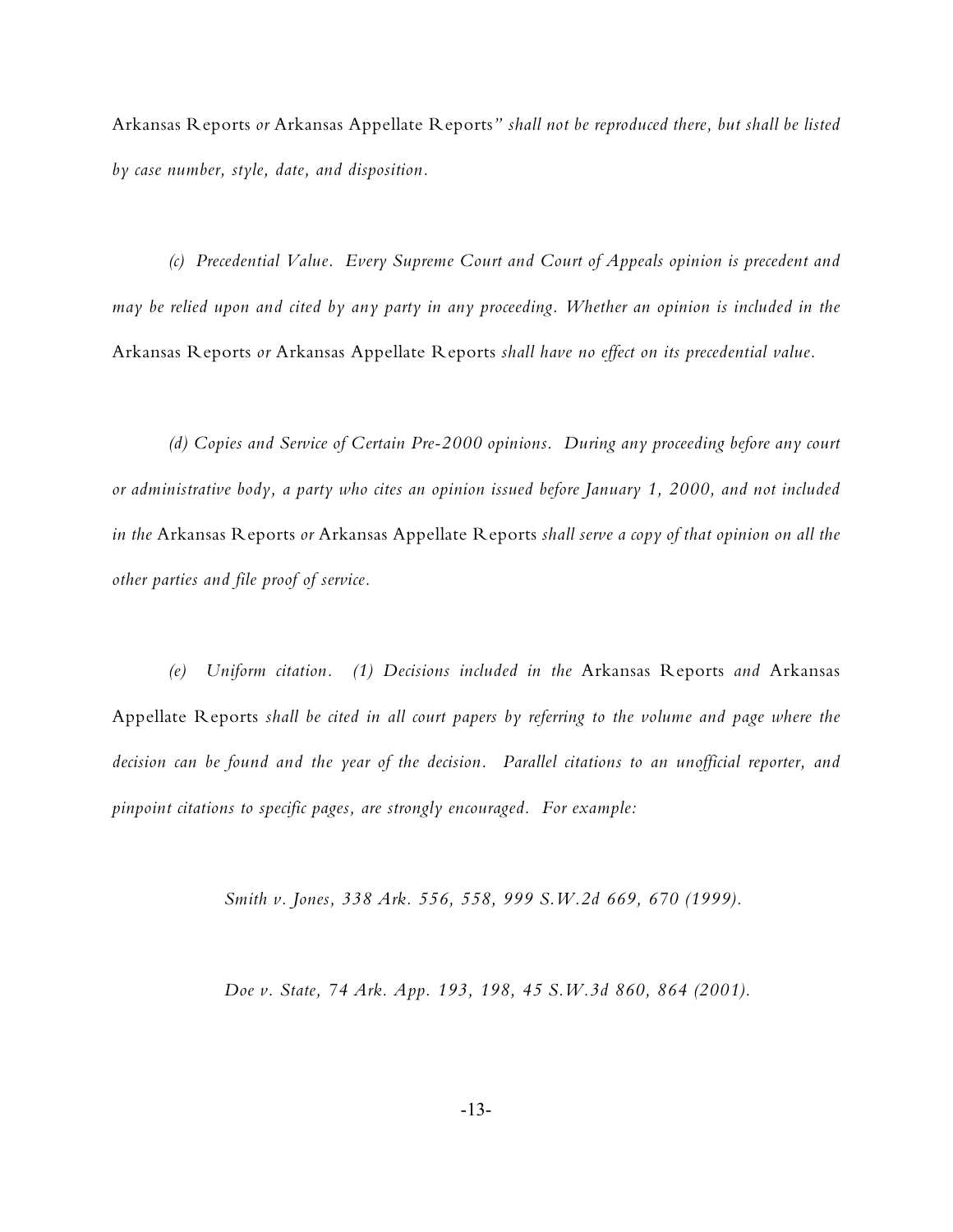*(2) Decisions not included in the* Arkansas Reports *or* Arkansas Appellate Reports*, but available on the Arkansas Judiciary website, shall be cited in all court papers by referring to the case name, appellate docket number, the court name, and date of decision. Parallel citations to an unofficial electronic database, and pinpoint citations, are strongly encouraged. A pinpoint citation to the electronic version of a decision on the Arkansas Judiciary website shall refer to the page of the PDF (or WordPerfect version, if no PDF exists) where the matter cited appears. For example:*

> *White v. Green, No. CA04-543, at p.3, 2004 WL 3109899, at \*2 (Ark. App. Jan. 19, 2004).*

> *Roe v. State, No. CA99-288, at p.3, 1999 AR 1002003, at p.2 (VersusLaw) (Ark. App. Mar. 1, 1999).*

*(3) Decisions not included in the* Arkansas Reports *or the* Arkansas Appellate Reports*, nor available on the Arkansas Judiciary website, shall be cited in all court papers by referring to any electronic database and including the case name, the appellate docket number, the court name, and the date of the decision. Parallel citations to other electronic databases, and pinpoint citations to specific pages, are strongly encouraged. For example:*

> *Red v. Brown, No. CA06-173, 1998 WL 012345, at \*3, 1998 Ark. App. LEXIS 54321, at \*4 (Ark. App. May 20, 1998).*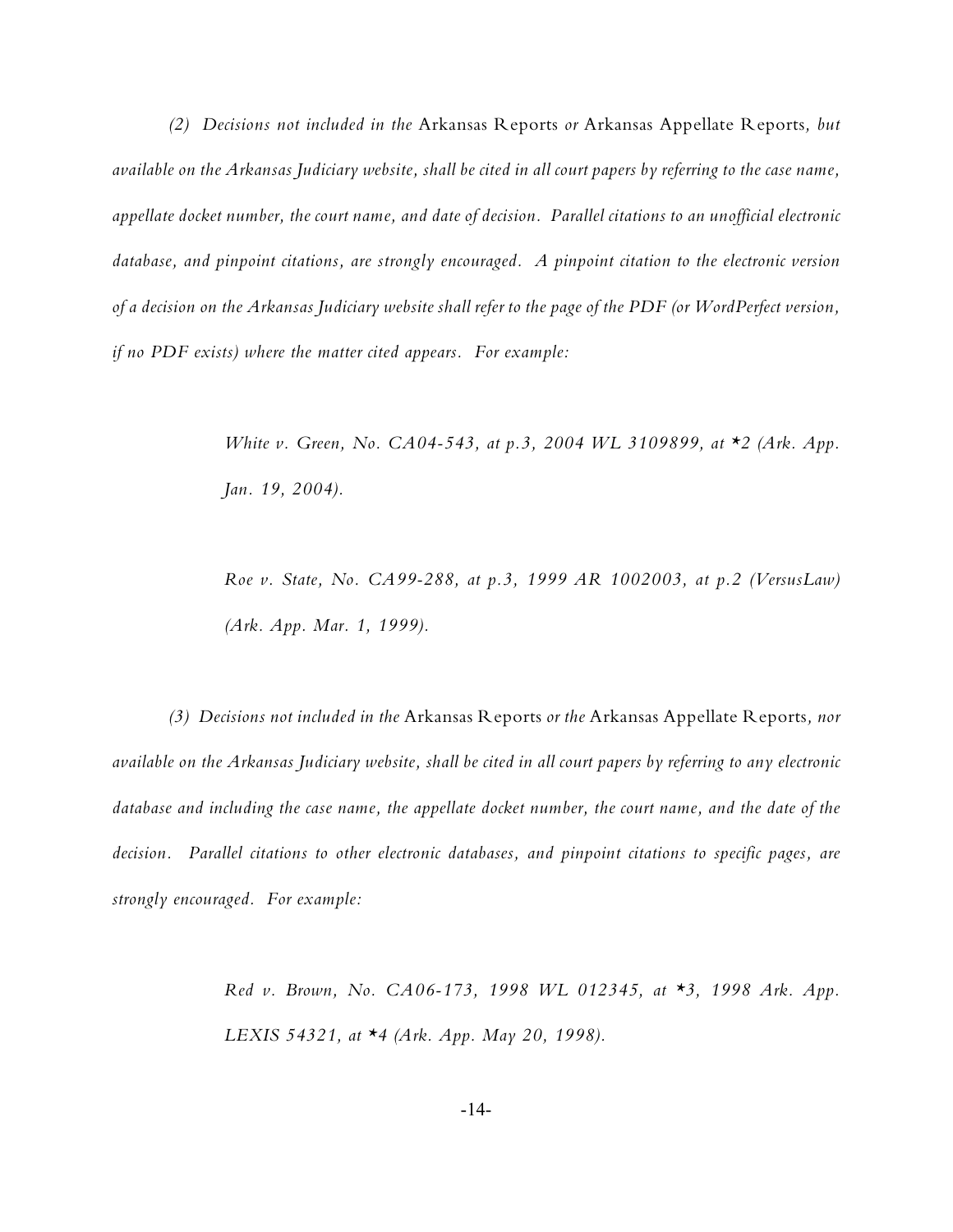*Blue v. State, No. CA87-456, at p.5 (Loislaw, Ark. Case Law), 1987 WL 54321, at \*6 (Ark. App. Dec. 1, 1987).* 

*(f) Affirmance Without Opinion. In appeals from decisions of the Arkansas Board of Review in unemployment-compensation cases, when the appellate court finds the decision appealed from is supported by substantial evidence, that there is an absence of fraud, no error of law appears in the record, and an opinion would have no precedential value, the order may be affirmed without opinion.*

*Reporter's Note: Unlike our other Arkansas court rules, the Rules of the Supreme Court and Court of Appeals do not contain reporter's notes. To encourage comments from the bench and bar on this proposal, however, this note explains why the Committee on Civil Practice unanimously recommends that the Supreme Court revise Rule 5-2.*

*The proposed rule recognizes that, as a matter of legal principle, all Arkansas appellate decisions have some precedential value. When an appellate court says what the law is for a particular set of facts, that decision binds that court and lower courts in later, similar cases—unless the prior decision has been overruled, can be distinguished from the case under consideration, or is overruled in the process of deciding the current case . Jackson v. State, 359 Ark. 297, 310-11, 197 S.W.3d 468, 478 (2004). The force of precedent disciplines judicial power and is a pillar of the rule of law. Anastasoff v. U.S., 223 F.3d 898, 899-900, 903-05(8<sup>th</sup> Cir. 2000), vacated, 235 F.3d 1054 (8<sup>th</sup> Cir. 2000). The proposed rule helps keep bright this line between judicial decision-making and legislation.*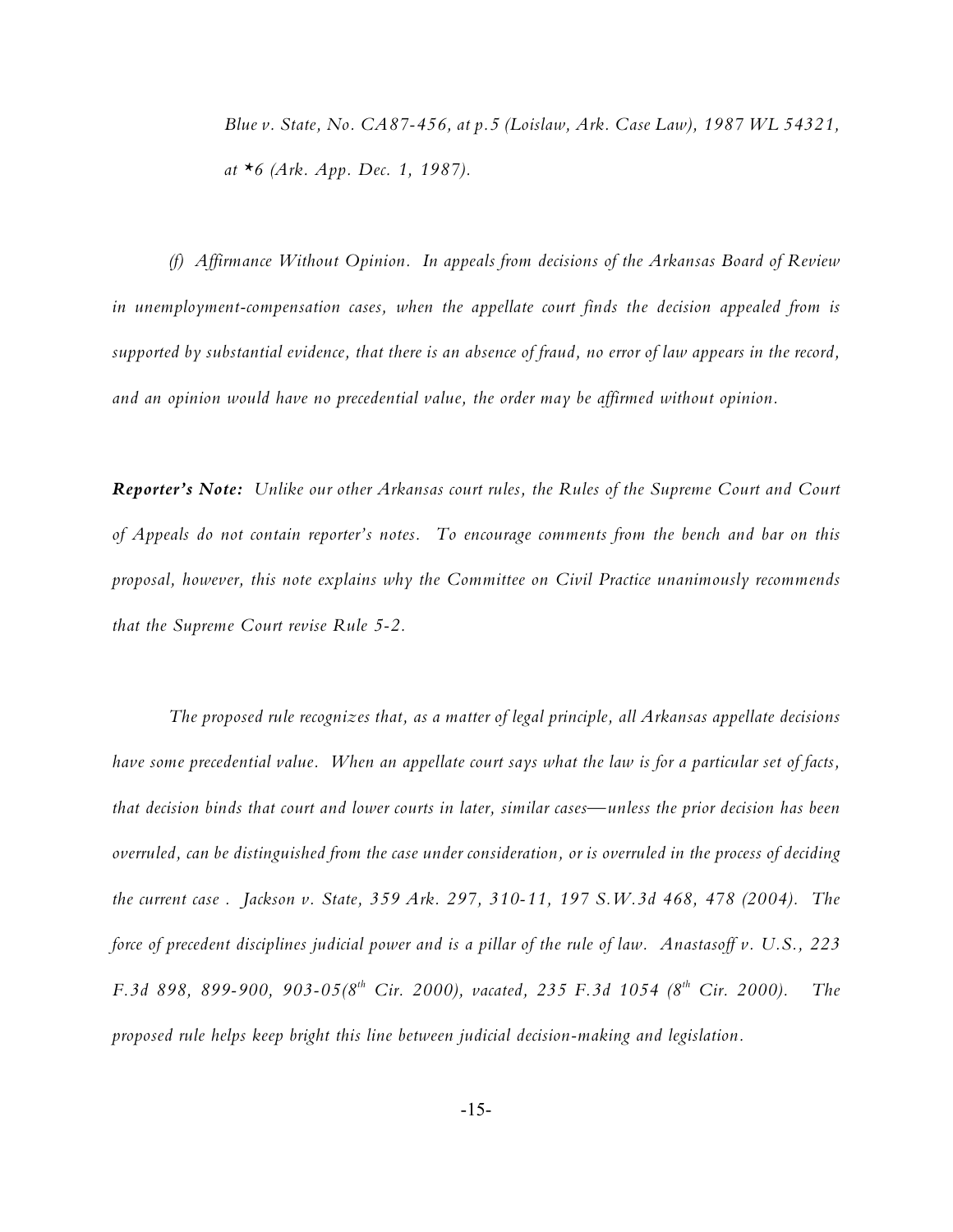*The proposed rule also recognizes that, as a practical matter, there is no longer any such animal as an "unpublished" opinion. Every decision made by an Arkansas appellate court since 2000 is available to the public without charge in a searchable format on the Arkansas Judiciary website at www.courts.state.ar.us. Many decisions from earlier years are available there too. The new rule obligates the Reporter of Decisions to keep this database up to date, as she already does. Internet databases accessible to the public for a nominal fee or for free contain almost all Arkansas appellate decisions since statehood. Our court rules should acknowledge the ready electronic availability of judicial decisions and capitalize on it for the benefit of litigants, lawyers, and the public.*

*The proposed rule also protects litigants and lawyers who lack, or cannot afford, access to a complete electronic database of Arkansas appellate opinions. A litigant who cites a decision made before 2000—and thus which is not available for free on the internet through the Arkansas Judiciary website—must serve a copy of that decision to all the other parties in the case. This obligation eliminates a potential prejudice from the rule.*

*The proposed rule recognizes that the* Arkansas Reports *and the* Arkansas Appellate Reports *remain the official reporter for decisions by the Supreme Court and Court of Appeals. Publication of those books, however, is an increasingly expensive endeavor. The proposed rule contemplates that, because certain decisions address issues of first impression, clarify our law, or extend it, these decisions will merit inclusion in the official reporter. But the financial realities that dictate how many opinions can be included in the books each year should not dictate the precedential value of all the decisions. Anastasoff, 223 F.3d at 904. This proposal preserves the ability of the Supreme Court and Court of Appeals to give prominence to certain decisions by including them in the official reporter, while recognizing that being*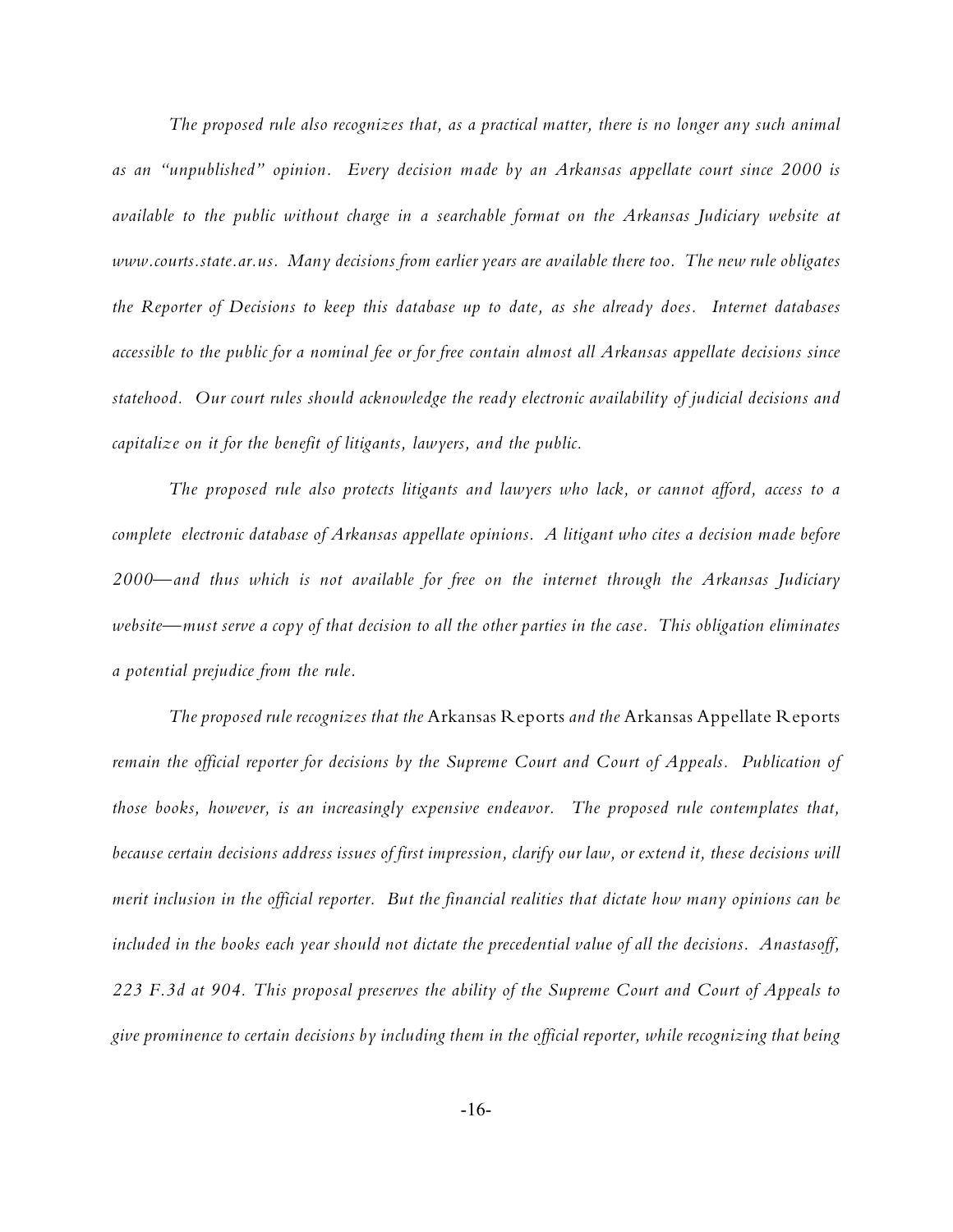*included in the books does not determine precedential value. Instead, that determination is a matter of judgment for the court deciding a current controversy in light of past judicial decisions.*

*The proposed rule sweeps more broadly than a recent amendment to the Federal Rules of Appellate Procedure. New federal Rule 32.1 provides that no United States Court of Appeals may prohibit or restrict the citation of federal decisions issued on or after January 1, 2007, which have been designated "unpublished", "not precedential", or the like. That salutary step, however, does not resolve the deeper issue*: *the precedential value of an opinion which, for whatever reason, was not included in an official, printed reporter. See, generally, Scott E. Gant, Missing the Forest For A Tree: Unpublished Opinions and New Federal Rule of Appellate Procedure 32.1, 47 B.C. L. REV. 705 (2006). New Rule 32.1 also creates a troublesome gap by forever depriving certain pre-2007 decisions of precedential value. That line may be convenient, but it is unprincipled. The proposed Arkansas rule answers the question of citation by recognizing that all Arkansas appellate decisions are precedents, and thus may be cited by any party to any court. Using the familiar judicial tools for evaluating precedents, that court must then determine the weight, if any, it should accord an earlier decision in a current case.*

*New subdivision (e) prescribes uniform citation rules. These provisions cover the three categories of opinions from Arkansas's appellate courts: opinions printed in the books; opinions not included in the books, but on the Arkansas Judiciary website; and opinions that are neither in the books nor on the website. This provision also notes the strong preference for parallel citations and pinpoint citations. New subdivision (e) necessitates a change and cross reference in Rule 4-2, which governs the contents of briefs.*

*The proposed rule preserves certain aspects of current Rule 5-2. As provided in subdivision (a), the Clerk of the Courts remains obligated to file as a public record all decisions of the Supreme Court and*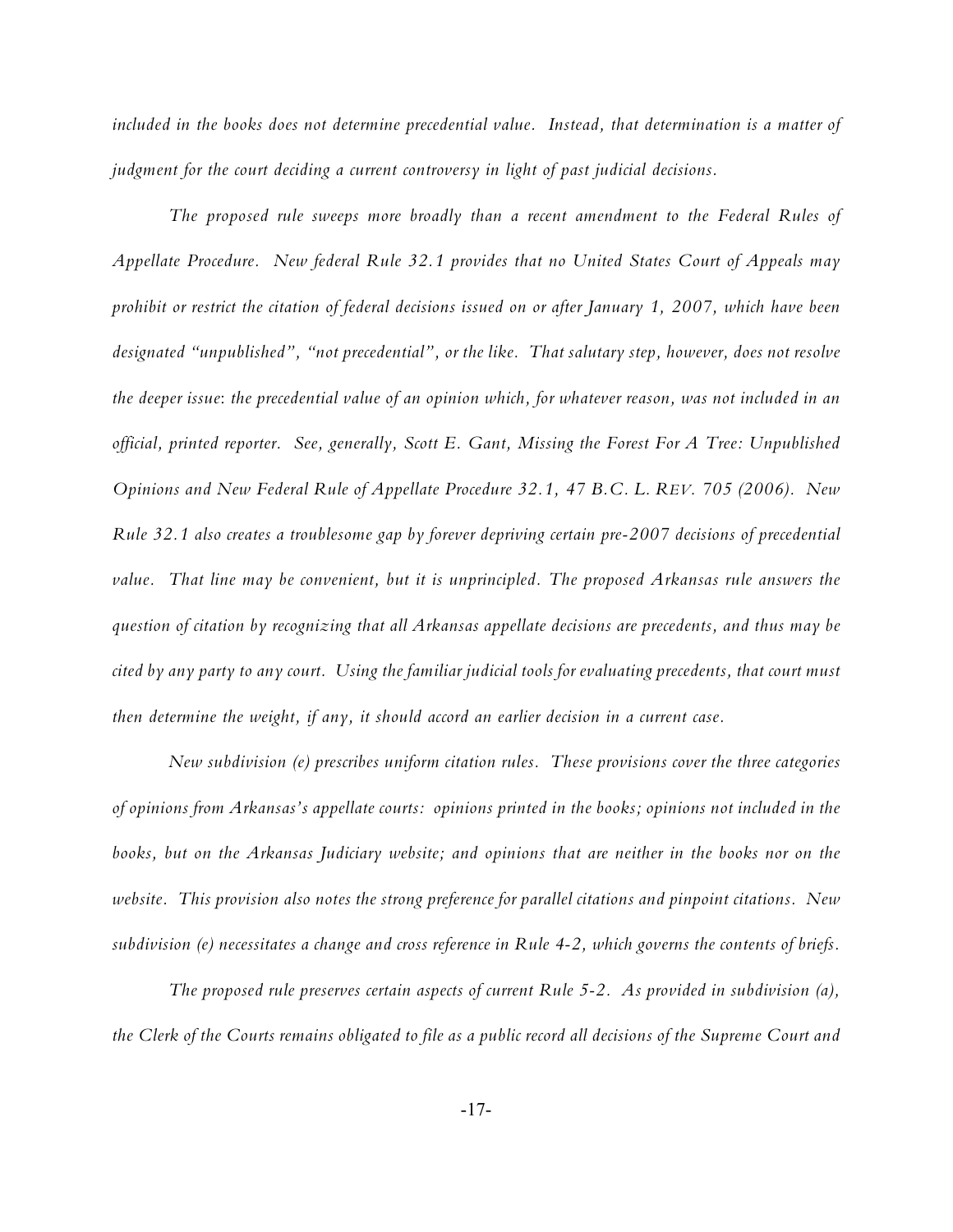*Court of Appeals. The Clerk must also continue to provide a copy of every decision to every litigant in the case. And subdivision (f) retains that part of current Rule 5-2 which allows the Arkansas Court of Appeals to affirm decisions of the Arkansas Board of Review in unemployment-compensation cases in certain circumstances.*

*The scholarly literature on unpublished opinions, non-precedential opinions, and no-citation rules is extensive. See, e.g., Gant, supra, at p. 706, note 5 (collecting citations). A good survey is Anastasoff, Unpublished Opinions, and "No-Citation Rules," 3 J. APP. PRAC. & PROCESS 169 (2001). Almost thirty years ago, the operation of then-new Arkansas Supreme Court Rule 21—the ancestor of current Rule 5-2—was the subject of an empirical study. David Newbern and Douglas L. Wilson, Rule 21: Unprecedent and the Disappearing Court, 32 ARK. L. REV. 37 (1978). The authors concluded that our judicial system was being ill-served by unpublished opinions and recommended that they be abandoned. In a companion article, Justice George Rose Smith argued that selective publication was working well in Arkansas and should continue. George Rose Smith, The Selective Publication of Opinions: One Court's Experience, 32 ARK. L. REV. 26 (1978). Three decades of experience show that Newbern and Wilson were correct. The Committee on Civil Practice believes that revised Rule 5-2 is sound in principle, workable in practice, and worthy of adoption.*